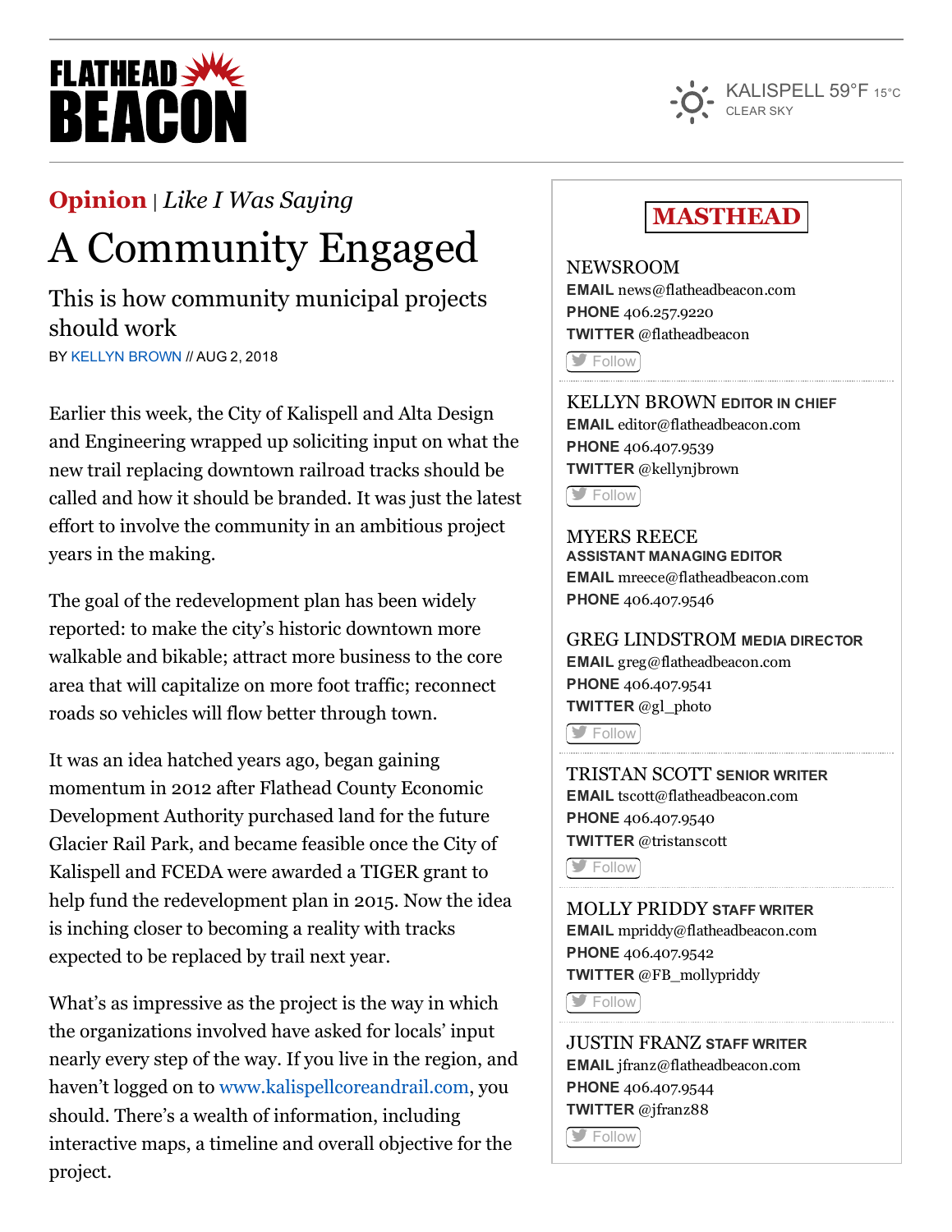



Even the more minute details of the trail have been presented to the public, such as what the logo should look like and

what it should be named. Options for a name include The Tracks of Kalispell, Kalispell Trax, Kalispell Rail Trail, Great Northern Historic Trail of Kalispell, and The Tracks – Kalispell Trailway, which I voted for. I also chose more of a modern design for the branding. I'm not sure how much this will influence the committee's decision, but I'm glad they asked, along with every other resident, what I thought about it.

This survey followed a series of brainstorming sessions, or deep [dives,](https://flatheadbeacon.com/2018/06/05/rail-trail-deep-dive-begins-kalispell/) that city leaders hosted for locals to provide feedback for the project. It also allowed the public to ride railroad "motorcars" along the future location of the trail. The event was well attended with many of the motorcars at capacity.

After gathering all this feedback, designers from Alta plan to spend much of the rest of the summer reviewing it and, from there, will eventually come up with a concept that it will present to the Kalispell City Council, likely in the fall.

Again, this is an ambitious project with several moving parts, involves several organizations and could have a long-lasting impact on Kalispell. On its site, the impact it will have on the city is explained like this: "The Core & Rail Redevelopment will spur growth across multiple sectors of the economy, implement critical infrastructure, and provide diversity in housing options. Simultaneously, it will serve to enhance pedestrian and motorist safety, and add incentives and services for a growing workforce."